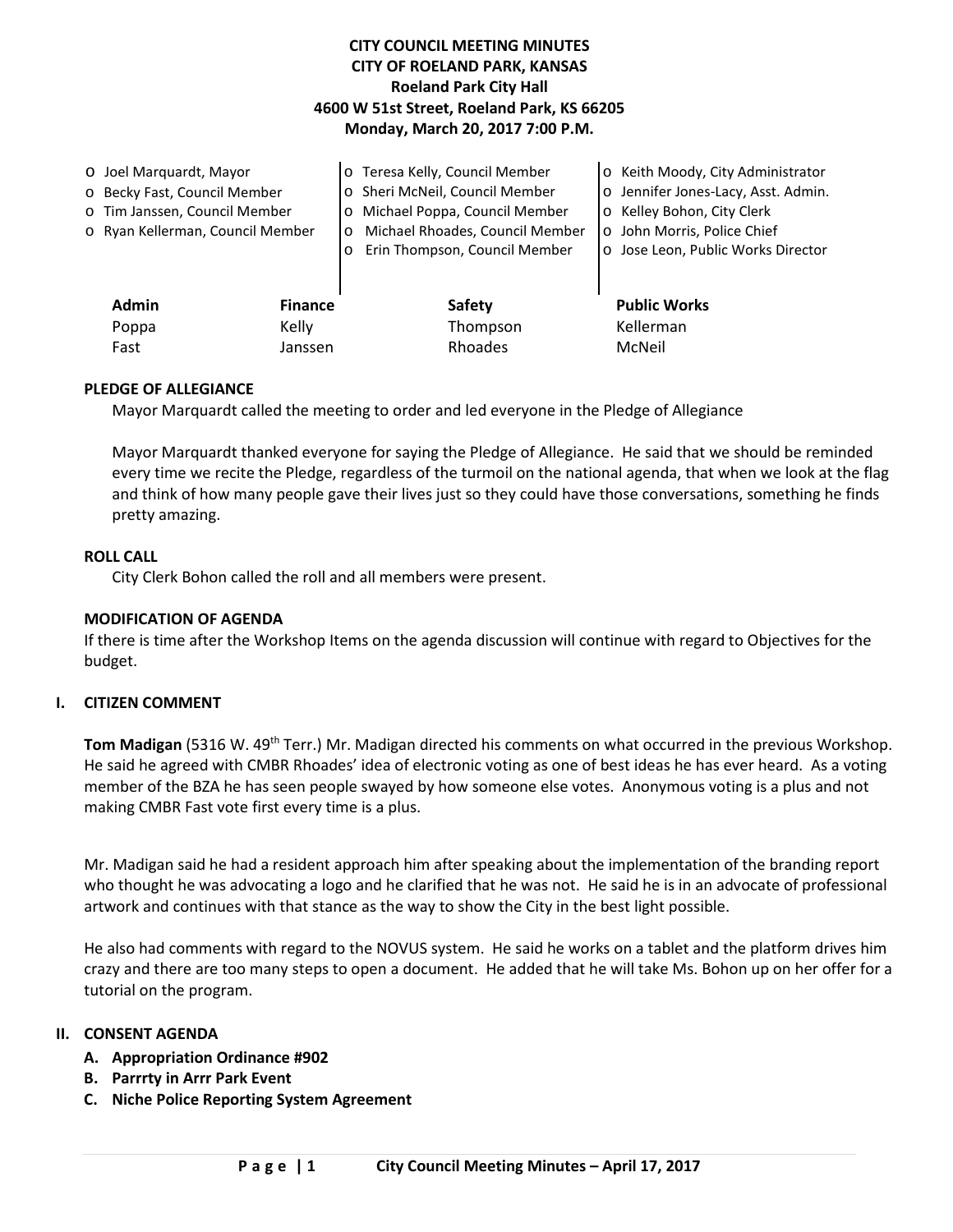**MOTION:** CMBR JANSSEN MOVED AND CMBR THOMPSON SECONDED TO APPROVE THE CONSENT AGENDA. (MOTION PASSED 8-0).

## **III. BUSINESS FROM THE FLOOR**

**A. Applications / Presentations** *There was no Business from the Floor.* 

### **IV. MAYOR'S REPORT**

Mayor Marquardt informed everyone that previous City Mayor Scharzer passed away a few weeks ago. He said he met him while campaigning and was he very kind and talked with him for a long time. He wanted to recognize the many years he gave to the City. He added that JP Hildebrand also recently passed away. Mr. Hildebrand was a previous Councilmember who was currently working with Strategic Planning. They hope to have more information from the families in the City newsletter.

### **A. Fair Housing Month – CDBG Proclamation (Erin Thompson and Michael Poppa)**

CMBR Thompson read the Fair Housing Month CDBG Proclamation into the record.

**MOTION:** CMBR THOMPSON MOVED AND CMBR POPPA SECONDED TO ACCEPT THE FAIR HOUSING MONTH – CDBG PROCLAMATION. (MOTION PASSED 8-0)

## **V. WORKSHOP AND COMMITTEE REPORTS**

### **A. Workshop Summary**

CMBR Fast read into the record the Governing Body Workshop meeting notes attached to the Council agenda.

### **B. Ad Hoc Committee Summary**

CMBR Poppa read into the record the meeting notes from the attached Economic Development Ad Hoc Committee.

### **VI. REPORTS OF CITY LIAISONS**

*There were no reports given.* 

### **VII. UNFINISHED BUSINESS**

*There was no Unfinished Business discussed.*

### **VIII. NEW BUSINESS**

### **A. Branding Report**

City Administrator Moody said Mr. Clay Johnston from Benedictine was able to compile the final document which was presented at the Workshop prior to the Council meeting.

CMBR Fast wanted it clear that as a Council they have decided not to go forward and adopt the logos in the report or the timetable, but they will accept the report itself.

CMBR Rhoades asked for further clarification and added that the Council has not discussed the logos.

CMBR Kelly said she views this as only accepting the report and that moving forward with anything in the report is a separate issue that will be discussed and voted on at another time.

CMBR Poppa wanted to amend his motion to replace the word "adopt" with "accept." CMBR Kelly, who seconded the original motion, agreed.

Mayor Marquardt questioned the transition between the positioning statement that focused on community and the creative brief which focused on location and price. He said the positioning statement states that Roeland Park is an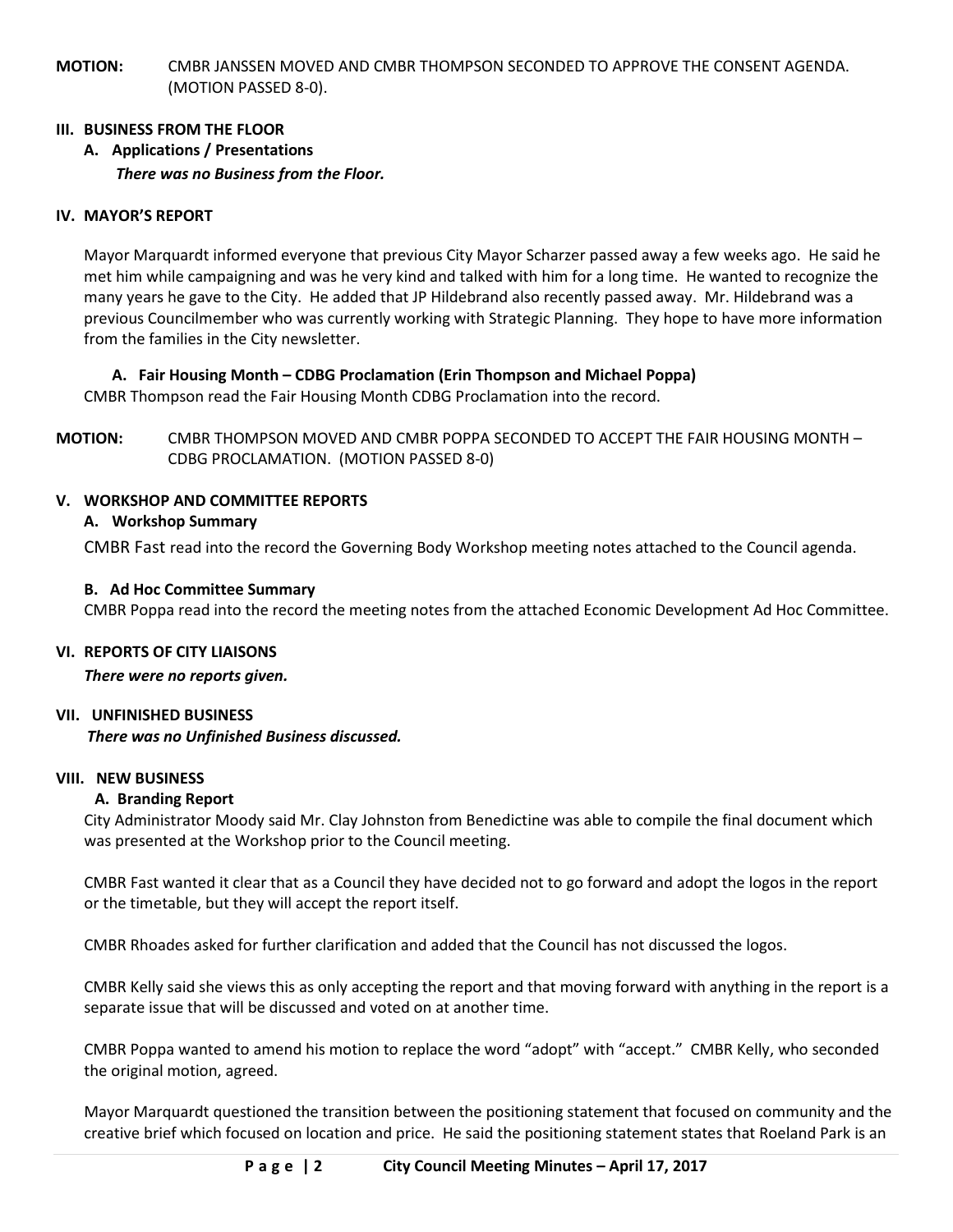oasis in the city where neighbors and nature thrive together just moments from anywhere. However, when it came to the creative brief it focused on location and price.

CMBR Kellerman said at the last Workshop meeting they had reached a consensus to adopt the report not just to accept it. He then asked the Governing Body if they know what the current logo is for the Police Department. Chief Morris gave Mr. Kellerman one of the badges and he noted that it is similar to the logos that the City had chosen not to adopt. The logo for Police Department has been around for almost 17 years and shows a backdrop of downtown buildings.

CMBR Poppa added that they should accept the report as a guideline for the next year and not a hard and fast rule that they are going to accept any part of this, but are looking at it to show their appreciation of the work put into it, and they may or may not end up implementing what is in the report. He concluded they should accept the report as-is and then move forward.

CMBR Kelly agreed. She noted the Branding Proposal said March of 2016 on the report and should be 2017.

CMBR Rhoades asked the attorney about the difference in definition between acceptance and adoption.

City Attorney Krstulic said for the purposes of this discussion she did not believe it would make any difference.

CMBR Kellerman said that when they originally formed the rebranding committee they were not looking for guidelines, but a way to move forward and that CMBR Fast had originally asked for this to be done. They were looking for something professional without spending a lot of money.

CMBR Fast said she originally agreed to interns because the City would not spend a lot of money. She reminded everyone that Mr. Johnston said that 70 to 80 percent of the time it takes several tries and most people do not find a logo the first time because the creative process takes time and agreement. She said she would like to see a revised report. She feels like they will be spending a lot of money on implementation. CMBR Fast recommended to accept the report without the logos and the time frame, but there was no second.

CMBR Kelly added she would like to see the police department logo updated.

CMBR Rhoades questioned how Ms. Fast knew that members of the Governing Body did not like the logos as they have never discussed it as a group and called the question.

CMBR McNeil said there was discussion of the logos at Workshop meetings as she even commented on them.

CMBR Fast read a headline from the Shawnee Mission Post, "Roeland Park Councilmembers Give Lukewarm Reception to Initial Designs for City Logo," which is what she was referring to. She stated she never called Councilmembers and asked for their vote.

CMBR Poppa said the vote is only to accept the report and the work completed in the report. It does not bind the City or the Council to use the different logos or even to anything in the report. This is only to accept it as part of the package of the work that Benedictine College contractually was obligated to provide Roeland Park.

# **MOTION:** CMBR FAST MOVED TO AMEND THE MOTION TO ACCEPT THE REPORT WITHOUT THE LOGOS AND THE TIME FRAME. (Motion failed for lack of a second.)

**MOTION:** CMBR POPPA MOVED AND CMBR RHOADES SECONDED TO CALL THE QUESTION. (MOTION PASSED 8-0).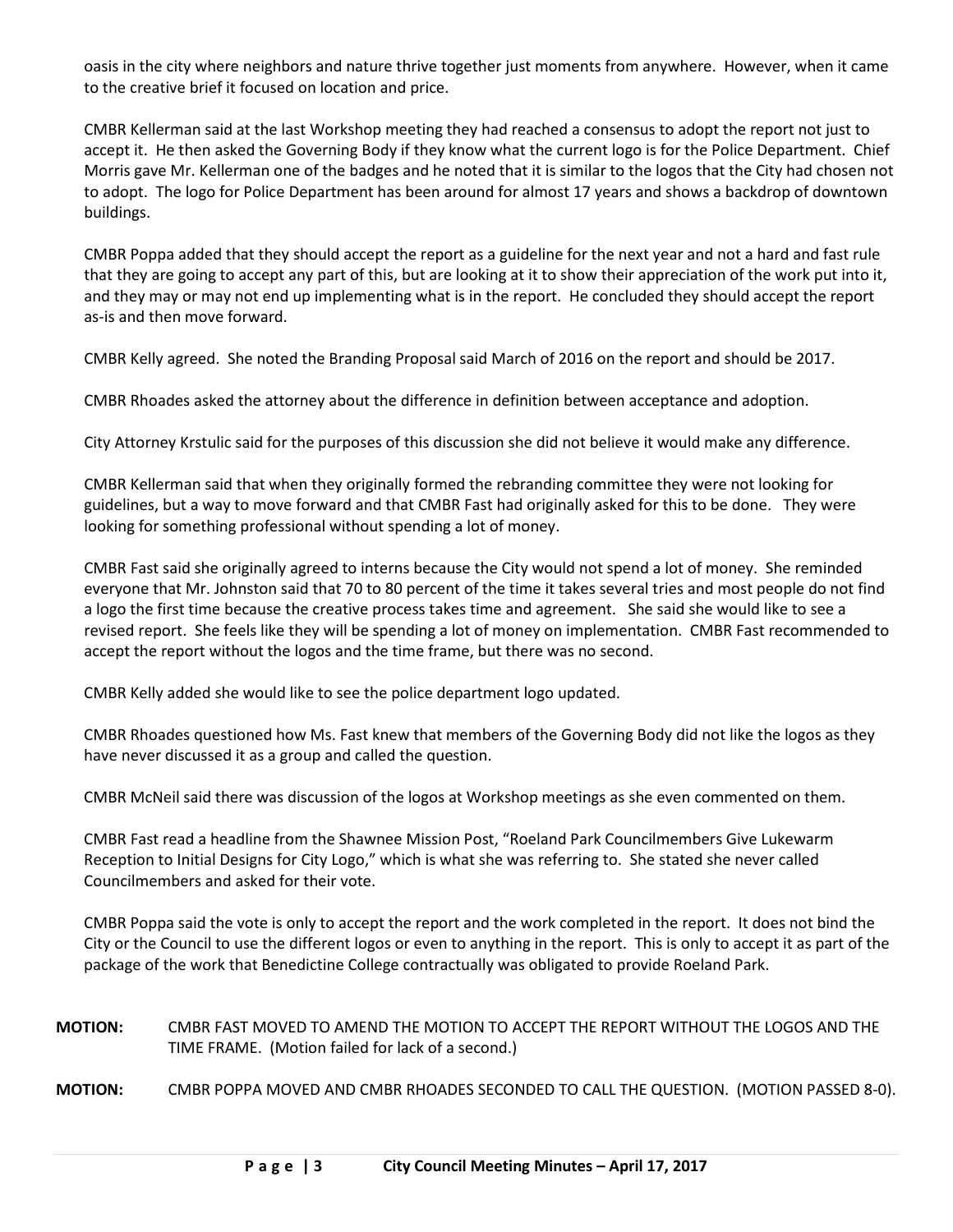**MOTION:** CMBR POPPA MOVED AND CMBR KELLY SECONDED FOR THE COUNCIL TO ACCEPT THE FINAL BRANDING REPORT COMPLETED BY BENEDICTINE COLLEGE AND NOT NECESSARILY ANY ONE ITEM WITHIN THE REPORT. (MOTION PASSED 7-1 WITH CMBR FAST VOTING NO.)

## **IX. Ordinances and Resolutions:**

# **A. Ordinance No. 941 - Amendment Related to City Code on Signs**

CMBR Kellerman stated for the record his opinion is, "what goes on over at that church is a display of symbols to enhance this particular church's beliefs. It's not a special event. There is no event going on --

CMBR Thompson said the discussion is with regards to signs.

CMBR Kellerman said his comments would coincide with Ordinance 949, but would hold his comments until that item.

**MOTION:** CMBR MCNEIL MOVED AND CMBR JANSSEN SECONDED TO APPROVE ORDINANCE NO. 941 REGARDING SIGN REGULATIONS. (MOTION PASSED 8-0)

# **B. Ordinance 947 – Trash and Recycle Bin Placement and Shielding**

Ms. Jones-Lacy said the only change made was based on the prior presentation at the Workshop to say that any trash container or recycling container placed on the front of the house cannot be visible from the street. It removed the requirement to have a four-sided enclosure.

Mayor Marquardt clarified that it is specific to the front of the house, screened on three sides with an opening towards the house and not visible from the street means from any angle, not just a perpendicular view.

Ms. Jones-Lacy added it cannot be visible from the street, which could mean potentially that there is a long screen so it is not visible coming up from the street, but does not mean it will be fully enclosed.

CMBR Kellerman asked who brought this item forward for discussion and if the City receives any complaints. Ms. Jones-Lacy said this was brought to the Governing Body from staff since the current regulations are difficult to enforce. She said they regularly receive complaints from citizens and believes they will continue to register complaints even after the code is changed as there are always differences of opinion. Staff's position is that new ordinance language makes it clear the actions they will take. She added that Shiloh Wells keeps a log on every conversation she has with residents.

CMBR Poppa asked Ms. Jones-Lacy if the ordinance changes would make it more enforceable by staff. Ms. Jones-Lacy said their goal is to make the language clearer. They do feel this also provides more leeway in terms of having a container in the back yard without it being a violation.

Mayor Marquardt thanked the staff for being proactive when there is an issue that is unclear and believes there was definite progress made.

# **MOTION:** CMBR POPPA MOVED AND CMBR RHOADES SECONDED TO APPROVE THE RECOMMENDED CHANGES TO THE TRASH AND RECYCLE BIN PLACEMENT AND SHIELDING. (MOTION PASSED 8-0)

# **C. Ordinance 949 – Changes to Type 1 Special Events Terms**

Ms. Jones-Lacy said this ordinance reflects the conversations from the prior Workshop. It allows leeway for special events that include signage and outdoor displays to exist for 31 consecutive days, but not more than a total of 60 special event days, and at least 15 days must pass between each event. The displays cannot exceed 500 square feet per parcel, or should a single parcel contain more than one address, per address. It also cannot be detrimental to the public health, safety, or welfare and cannot cause traffic congestion.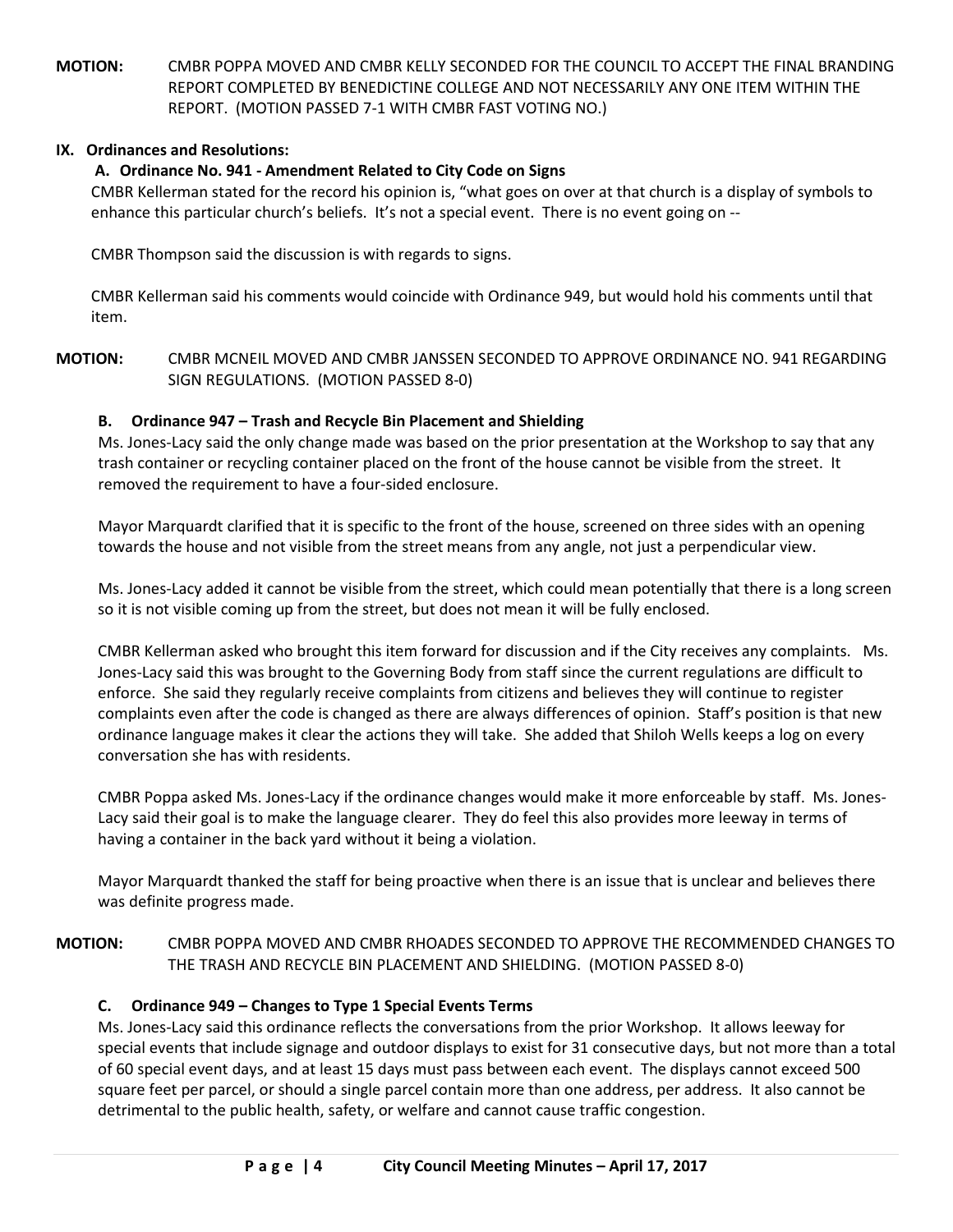Ms. Jones-Lacy said that in referring to special events held outdoors or where there are gatherings subsection (b) provides the details regarding on-site signs and displays that are allowed in conjunction with an event and does not have limitations on hours. Under Section (a)(3), it places limitations on gathering.

CMBR Fast said a resident called her who has a home-based business and has a business sign out all the time. She questioned whether that would require a permit. Ms. Jones-Lacy said that does not qualify for a Type 1 Special Event, which is limited to non-profits and governmental entities. Ms. Jones-Lacy also stated that unless it is determined by the Codes Enforcement Officer or the Building Official to be tattered or in bad shape, then that can be a cause for removal. Otherwise, there is no specific time limitation on temporary signs currently in the code. The City does not regulate temporary signs differently. There is a section in the code specifying a limitation of three yard signs.

CMBR Thompson said that even though the language is content neutral it is clearly targeted at one church and that church's event. She said that judicial rulings in the past week have indicated that if there is a clear record that something that is targeted at one religion it will not withstand judicial scrutiny which is a concern. She said it is not good policy of the City to legislate so as to cater to one event and should base policy on what's best for the community. She believes the church can get a special permit as they have done in the past and she would support that.

## **MOTION:** CMBR KELLY MOVED AND CMBR RHOADES SECONDED TO APPROVE ORDINANCE 949. (MOTION PASSED 5-3 WITH CMBRS THOMPSON, KELLY AND POPPA VOTING NO)

### **POLL THE COUNCIL**

**FAST - Y MCNEIL - Y JANSSEN - Y RHOADES - Y KELLERMAN - Y THOMPSON - N KELLY - N POPPA – N**

### **D. Charter Ordinance and Ordinance to Establish Hotel Motel Tax**

City Administrator Moody said there have been no changes to the ordinance proposing an eight percent hotel motel tax which is the average for Johnson County communities. The anticipated revenue stream would initially be used to reimburse the developers of Zip KC and the motel property for driveway connections on the site as well as a street extension and lanes on Roe Boulevard. After those funds are reimbursed, then the funds are to be used to promote tourism in Roeland Park.

CMBR Rhoades asked to see a list of the rates of what the other area cities charge and believes that eight percent is supposed to be below the average. Mr. Moody provided the rates for review.

Mayor Marquardt noted that the eight percent rate would be the same as Lenexa and Leawood, and lower than Overland Park and Mission.

CMBR Janssen asked if there are limitations on how the tax is spent. City Administrator Moody said it is to support tourism.

CMBR Fast said the state collects the tax and then sends it to the City. She asked if they take a portion. City Administrator Moody said the state retains a portion of all the other sales taxes and would assume they retain a portion of the hotel motel tax.

Mayor Marquardt said this is a Charter Ordinance and requires all nine members of the Governing Body to vote with six affirmative votes to pass.

## **MOTION:** CMBR KELLY MOVED AND CMBR MCNEIL SECONDED TO ADOPT CHARTER ORDINANCE NO. 35 ESTABLISHING A TRANSIENT GUEST TAX AT EIGHT PERCENT FOR THE CITY OF ROELAND PARK. (MOTION PASSED 9-0)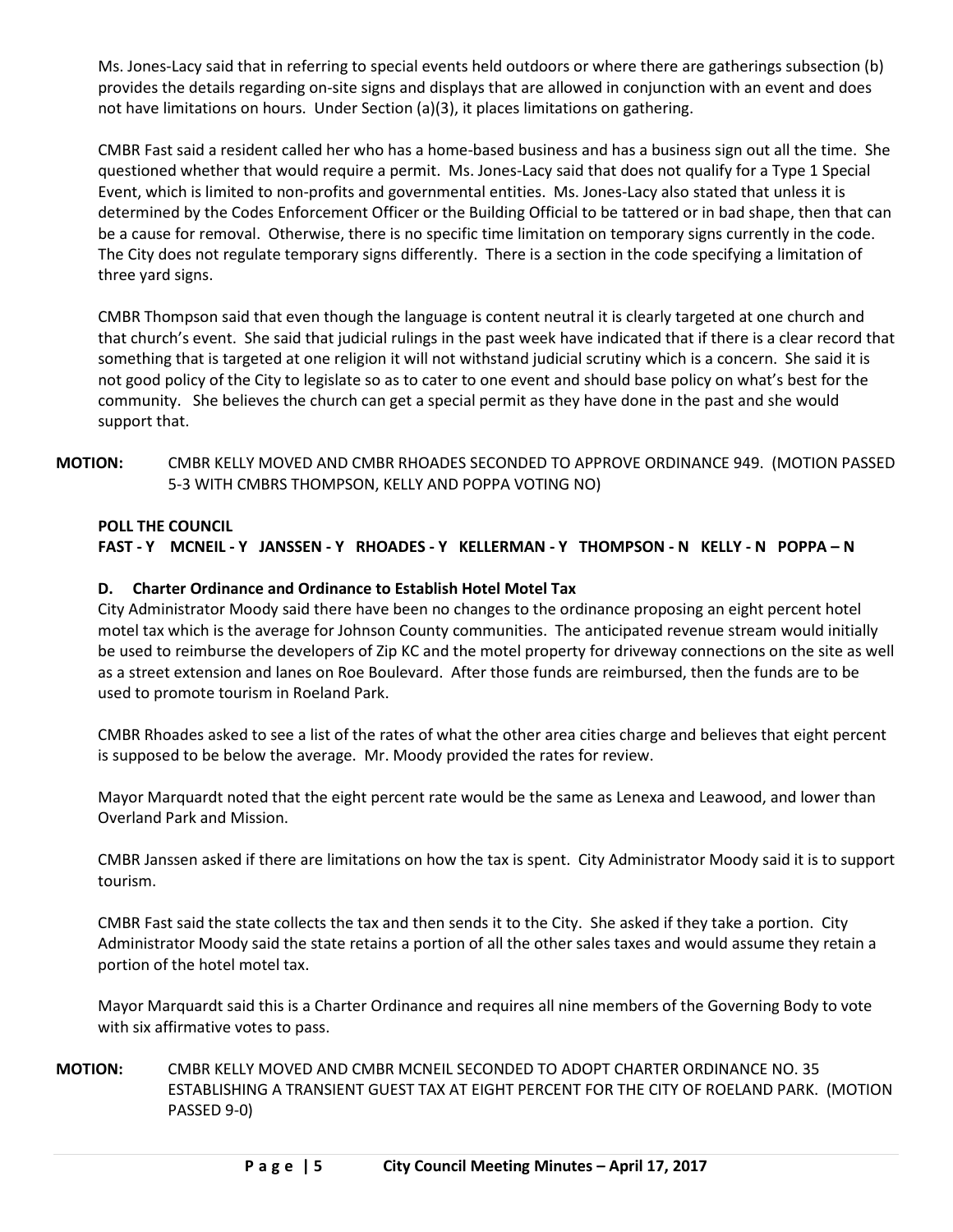## **POLL THE COUNCIL**

# **POPPA - Y KELLY- Y THOMPSON - Y KELLERMAN - Y RHOADES - Y JANSSEN - Y MCNEIL - Y FAST - Y MAYOR MARQUARDT - Y**

### **MOTION:** CMBR POPPA MOVED AND CMBR KELLY SECONDED TO ADOPT AN ORDINANCE TO ESTABLISH A TRANSIENT GUEST TAX AT EIGHT PERCENT FOR THE CITY OF ROELAND PARK. (MOTION PASSED 8-0)

### **X. WORKSHOP ITEMS:**

### **A. Snow Plowing Standards**

Public Works Director Leon presented the priority route map for snow plowing. This was also published in the City's newsletter. The number one priority is Roe Boulevard and the City's portion of Johnson Drive followed by collector streets moving down to residential streets. They want the primary roads cleared first to allow for emergency services and school buses.

Mayor Marquardt wanted addressed the issue of snow plows piling snow onto sidewalks and then it being the responsibility of residents to keep the sidewalks clear.

Public Works Director Leon showed a photograph representing that when his department plows snow they plow curb to curb.

CMBR McNeil said she would like to see the ordinance taken off the books requiring residents to shovel the sidewalks. She also said it was unfair to have only half of the City's residents responsible for sidewalks.

CMBR Rhoades suggested the City could get a plow and do the sidewalks.

CMBR Kellerman said he would like to review the ordinance at a future time and would like staff to investigate how often they have issued any violation to a resident who has not shoveled the sidewalk.

There was a consensus to continue the discussion at a future Workshop meeting.

#### **B. Agreement with Overland Park Soccer Club**

Public Works Director Leon said a couple of different soccer clubs have reached out to the City to use R Park. Overland Park would like to practice Tuesdays and Thursdays from 5-8 p.m. The rate they are charging is \$5 an hour for the season which will be paid up front. Angie, a representative from the Overland Park Soccer Club, was available to answer questions.

Mr. Leon also stated that I9 Sports is providing the restrooms per their agreement. Their agreement is for use of the park on weekends only. Northeast United Soccer will be using the field Mondays and Wednesdays from 4-7 p.m.

CMBR McNeil inquired about who set the fee schedule and asked about permanent improvements being made to the park. Public Works Director Leon said the contract is written so that it protects the City from the leagues installing any hard structure on the field. If they want to do so, they would have to get the City's permission which would then come before the Council. The soccer goals currently there were provided by Northeast United Soccer Club and they allow other organizations to use them. Mr. Leon said he spoke with other cities regarding their rate fees for fields. He added that the field is not in very good condition, but it is part of the master plan to eventually improve the fields.

CMBR Rhoades asked what the field fees would be used for. Public Works Director Leon said the money would help towards maintenance costs to the field.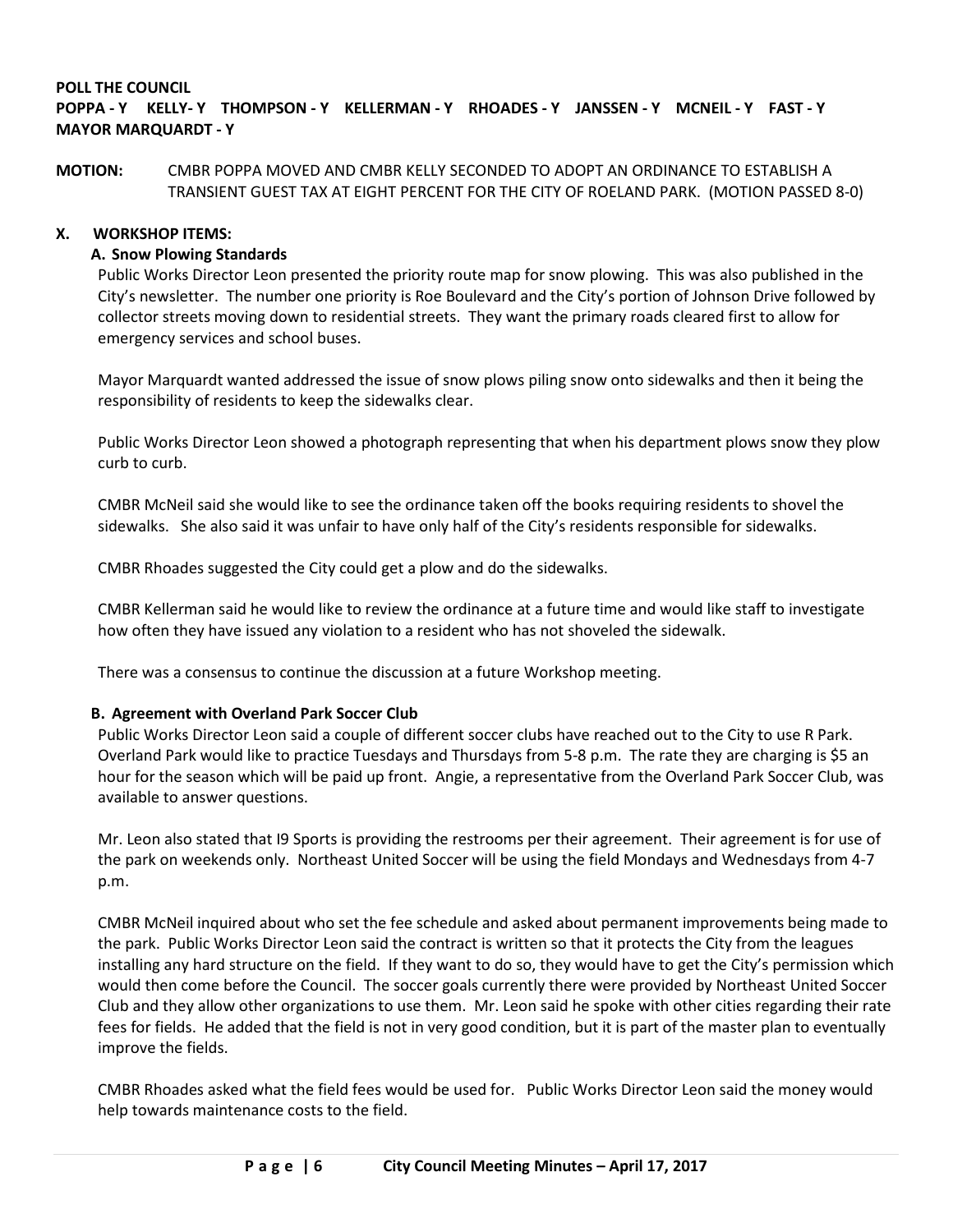City Administrator Moody said between the two teams the fees will be about \$1,300. Public Works has acquired a sprayer to do pre-emergent treatment on the field. Seeding and fertilizing materials alone will exceed the \$1,300, but the funds will help to provide a better turf at the park.

CMBR Poppa said he was happy they were able to provide this space for teams in the area. He asked if there would be a sign posted that the fields are reserved. City Administrator Moody said that is a good idea to provide notice to others that the fields are reserved and will make that happen.

**MOTION:** CMBR THOMPSON MOVED AND CMBR RHOADES SECONDED TO APPROVE THE TWO-YEAR AGREEMENT WITH THE OVERLAND PARK SOCCER CLUB. (MOTION PASSED 8-0)

## **C. Agreement with Northeast United Soccer Club**

Public Works Director Leon noted there is a time change to Mondays and Wednesdays from 4-7 p.m.

**MOTION:** CMBR POPPA MOVED AND CMBR THOMPSON SECONDED TO APPROVE THE AGREEMENT NORTHEAST UNITED CLUB SOCCER CLUB WITH THE TIME CHANGE AS NOTED. (MOTION PASSED 8-0)

## **D. Engineering Services Scope and Fee for Tennis Court Reconstruction**

City Administrator Moody said the attached scope and fee pertains to the design requirements for the tennis court replacement at R Park. The scope reflects what the USTA requires for submittals for their grant process. It also includes a plan that reflects two courts. The total estimated cost for this project is \$150,000. The design and construction administration related costs are estimated to be \$20,000, but are coming in at \$18,000.

CMBR Fast asked about the timeline for this project. City Administrator Moody said the USTA does not have a deadline for applications and do not provide a time that they will make awards. They accept grants and make awards throughout the year. Staff does not know how long it will take get through the process of getting designs put together for the application to USTA. Mr. Moody has met with the national USTA representative and a regional Tennis Association representative. Between the two applications they could receive as much as \$30,000 towards the courts.

SKW has done an ULTA survey and the City would like them to design the tennis court facility, creating a plan to construct the tennis court. The USTA requires direct access from the adjacent parking lot to the tennis courts. Currently the grades on the parking lot are an issue.

Howard Lubliner, Shafer, Kline & Warren, said the USTA requires the ADA accessibility for a grant. They also have standards for the netting, the fencing, the court surface itself and the grade of the court has to be a specific tolerance. That is what SKW's work will address.

There were discussions of rebuilding the tennis courts without applying for the grant. City Administrator Moody said that in applying for the grant it will also help address the issues with the parking lot and bring it up to ADA standards.

Mr. Lubliner said the largest expense is for the site regrading to meet the standard grade. Part of their service includes assisting the City in soliciting and processing bids, and getting them under contract.

Public Works Director Leon added that Roeland Park is a Community for All Ages. Discussions about R Park improvements included consideration of aligning improvements with Community for All Ages initiatives. The reason the USTA wants these amenities and standards in the park to be met is because they want to maximize the usage of the facility that they are going to give a grant for.

City Administrator Moody summarized that \$30,000 is a best case scenario on the grant, but the budget reflects \$20,000.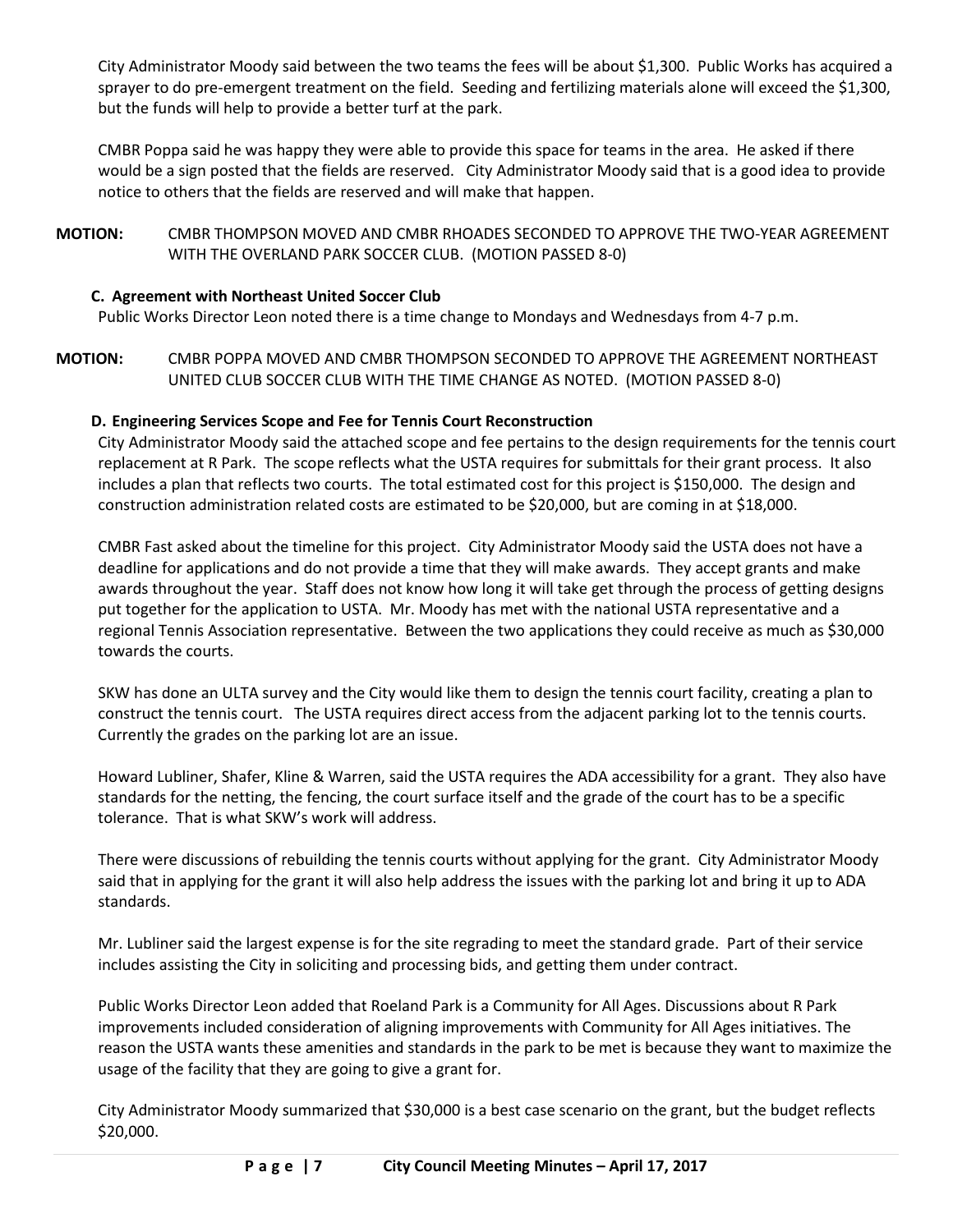CMBR Fast said that by building a tennis court that does not meet these Community for All Ages standards it's use is limited to just the community. A higher standard tennis court could be by organizations for rentals and would bring money back to the community. Public Works Director Leon said the better standards and the better quality product will give the constituents in the community who wanted a new tennis court what they asked for. The standards of the tennis court should match the standards of the other amenities placed in the park which were not the cheapest option available.

CMBR Rhoades said he didn't originally support this plan, but after the discussion feels it makes more sense.

CMBR McNeil would like to see the City be very, very frugal and get the best for the amount of money as they are spending the residents' money. She said to remember the benches were so well researched and have been a disappointment and to always be thoughtful with the money that doesn't belong to them to spend.

**MOTION:** CMBR RHOADES MOVED AND CMBR THOMPSON SECONDED TO APPROVE THE SCOPE AND FEE PROVIDED BY SKW FOR DESIGN OF THE TENNIS COURT AT R PARK NOT TO EXCEED \$20,000. (MOTION PASSED 7-1 WITH CMBR KELLERMAN VOTING NO.)

# **E. Leaf Pickup Program Discussion Continued**

Following discussions from earlier in the year it was decided not to use the FEMA rates. A spreadsheet was created that reflects the actual equipment rates based on depreciation rate and annual maintenance costs.

Public Works Director Leon said a thread had been created on NextDoor asking quite a few questions about the leaf program. He answered those questions directly on NextDoor. In his response, he created a history of the amount of weeks the leaf program was active since 2009. He also addressed the spring pilot program, what equipment is used in the program and the associated costs. He also addressed that doing a leaf program through the winter minimizes their opportunity to tackle some of the other responsibilities they have around the City.

CMBR Rhoades said he would like to see a six-week program from November the  $6<sup>th</sup>$  through December the  $15<sup>th</sup>$ for the leaf program, and then a city-wide pickup for the last two days.

Public Works Director Leon said he would have trouble pushing the pickup toward the middle end of December and/or in January because that's when the winter really is here and the weather is more inconsistent. The leaf program is a fall program and should stay in the fall.

Mr. Leon also reviewed the costs of the program, vehicles used, dumpster rental, overtime which adds up to a little less than \$88,000.

CMBR Kellerman asked for the specific dates of the leaf pickup in previous years from 2010 to 2013.

CMBR Rhoades thanked Mr. Leon for providing them real numbers as opposed to the FEMA numbers and reiterated that he would like to see the program continue to at least December 15<sup>th</sup> as part of a six-week program.

City Administrator Moody said there have been shortcomings expressed by residents and those usually had to do with the timing of the pickup and the ability to pick up leaves through the wintertime. Another potential issue is that residents are encouraged to put leaves in the street which could create an opportunity to obscure things from view that could be dangerous to a person or harmful to a vehicle as people drive through the leaves rather than around them.

Mr. Moody reiterated that the option of extending the program inhibits the ability to use the vehicles for salting roads and snow removal. If they ask residents to put their leaves back of curb, then the equipment the City has